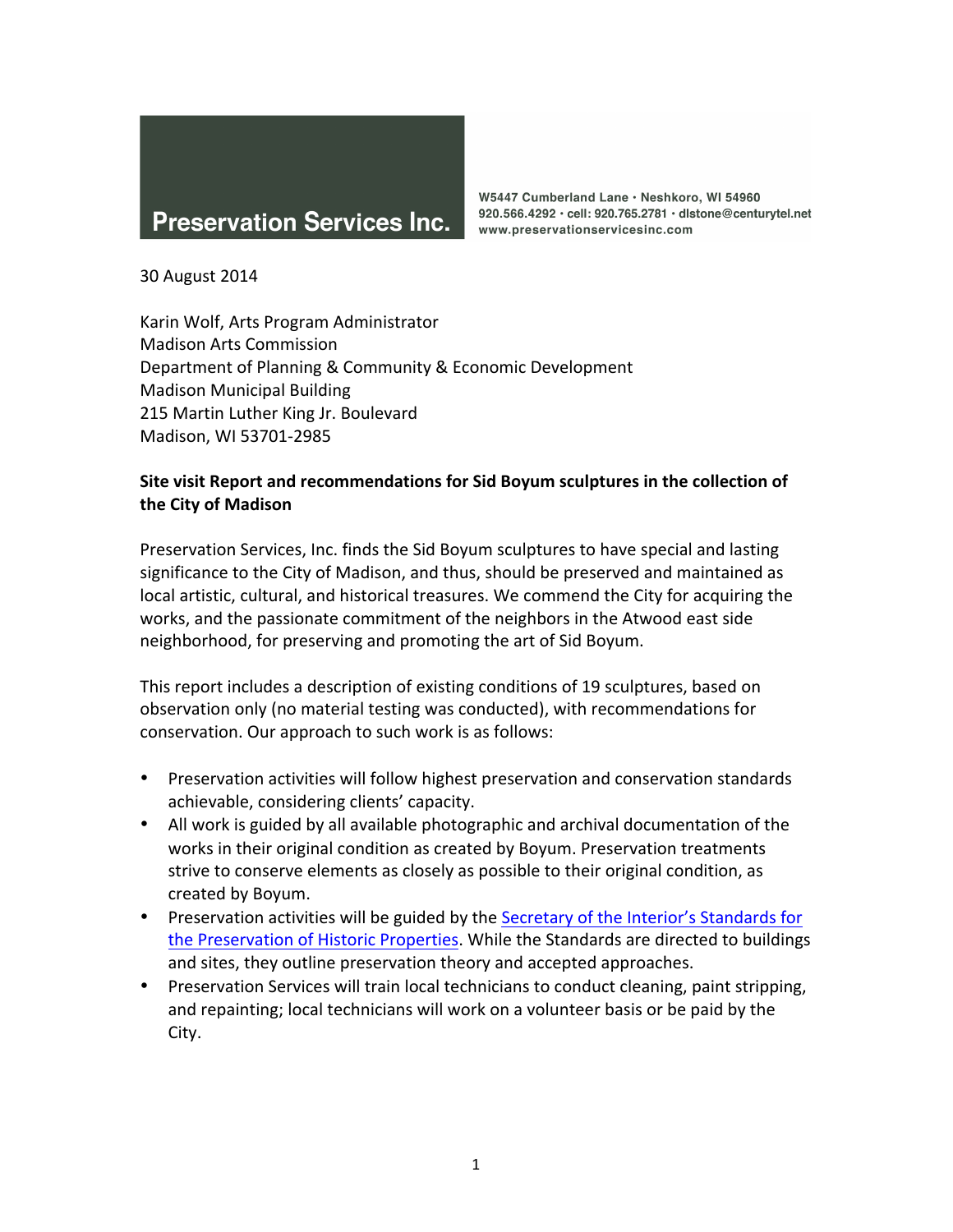#### **General observations**

- In general all the sculptures are in good condition, structurally stable and very close to their "as built" condition, other than paint colors for all works that have been repainted. All sculptures require some level of cleaning. We have used *ProSoCo* products for cleaning atmospheric and organic build-up with success, on similar painted and unpainted concrete sculptures.
- Most sculptures require repainting, soon or eventually; these can be prioritized according to works receiving public complaints first, followed by works in need. Sculptures can be stripped and painted in phases as the budget allows. We have used *Keim* products with success on similar concrete sculptures. We do not recommend repainting with latex paints. Despite the fact that Boyum may have used latex and past conservation treatments were done with latex, latex paint on concrete causes moisture retention and eventually the bond between concrete and paint surfaces will fail. In some cases there are multiple layers of latex trapping moisture, causing deterioration to the concrete.
- A few sculptures require masonry repair. We have used *Jahn* mortar repair products with success on similar sculptures. All such repairs will entail stainless steel (thin rod, wire, or mesh) reinforcing.
- All repainting will be based on documentation provided and conditions found. We don't recommend lab testing of paints, which is costly and with regard to this project, may be inconclusive.
- A few sculptures would benefit by being covered in the winter.

A conservation plan can be phased accordingly:

- 1. Repair of sculptures requiring masonry repair. We recommend a single test of Boyum's mortar to determine its qualities.
- 2. Repair and repainting of (2) sculptures receiving complaints from neighbors about their condition.
- 3. Cleaning and repainting, prioritized as high, medium, and low in the recommendations. While H, M, & L may appear vague, High indicates work that should be done as soon as possible, Medium indicates work that should be done as soon as possible after highly prioritized work, and Low indicates works that we feel will not deteriorate significantly in their current condition for several years.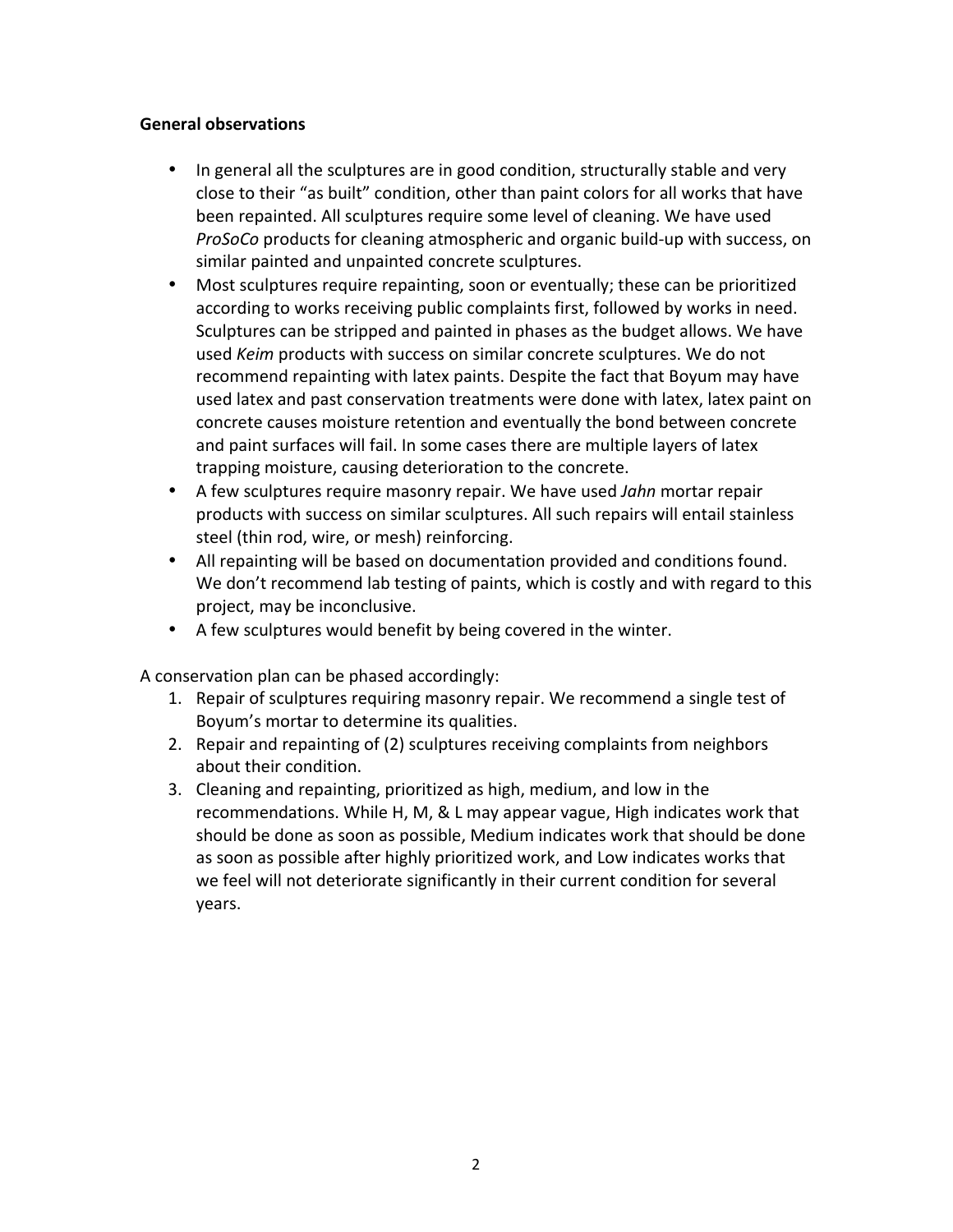## **Sculpture conditions and recommendations**

**Note:** Estimate costs will adjusted based on availability of local technicians to be trained to assist, and may be significantly reduced based on level of assistance. Treatment estimates do not include travel and reporting, which are itemized separately.

## **1. Polar Bear Chair**, **medium priority**

## Condition:

Good, structurally sound (based on observation). Obviously is used and enjoyed. Minor paint wear, especially on seat. When repainted, paint will continue to wear on the seat, but if done with durable, appropriate paint, will last much longer.

## Recommendations:

- Requires cleaning and repainting (medium priority).
	- o Cleaning, 3 hours (\$225)
	- o Stripping 6 hours (\$450)
	- o Repainting, 6 hours (\$450)
- Install concrete title plaque, currently at Boyum house.
	- $\circ$  Can be done while cleaning + \$50
- Dead branches above should be removed (City of Madison).

Treatment estimate: \$1175

# **2. Layered Pyramid**, **medium priority**

## Condition:

Good, structurally sound (based on observation). It appears that an element or elements are missing from the top. Need to consult photo-documentation of the piece in its original condition to determine shape and size of missing element(s). Paint is in poor condition, delaminating, especially at the bottom.

## Recommendations:

- Requires cleaning, stripping and repainting
	- o 4 hours cleaning (\$300)
	- o 8 hour stripping (\$600)
	- o 8 hours repainting (\$600)
	- o Materials: \$200 + water
- Recreate missing element(s) at the top, TBD based on documentation of original. o Studio work, can't estimate at this time
- Due to precision of forms and edges, a winter covering would be beneficial. o To be discussed

Treatment estimate: \$1800, + recreation and installation of lost element(s), TBD.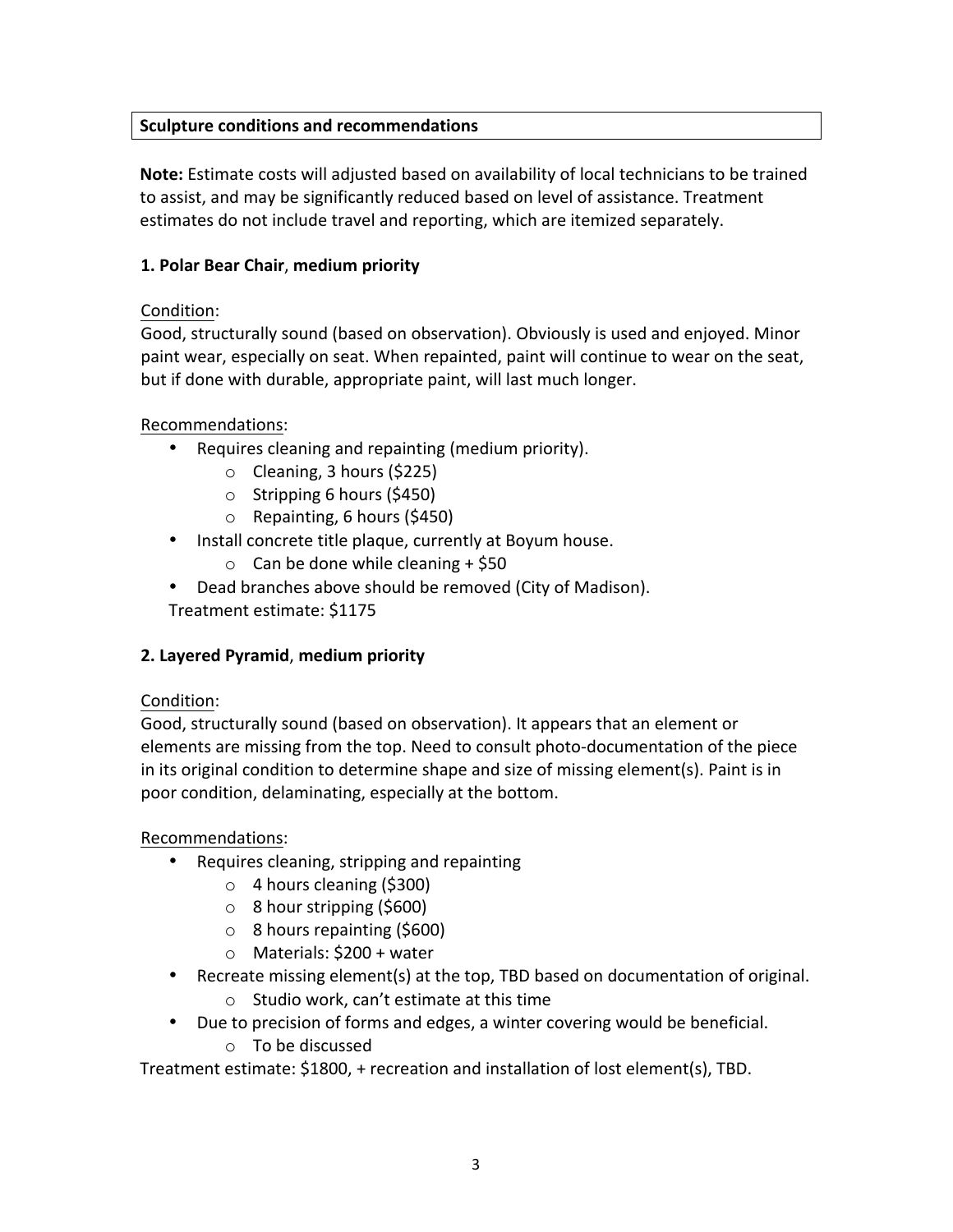## **3. Blue Dragon Urn, high priority**

Condition: Structurally sound (based on observation). Delamination of paint and serious buildup of organic growth (moss). We were told that people in the community complain about the condition.

Recommendations:

- Requires cleaning and repainting
	- o 3 hours cleaning (\$225)
	- o 8 hours stripping (\$600)
	- o 12 hours repainting (in different applications/color) (\$900)
	- $\circ$  Materials \$200 + water

Treatment estimate: \$1925

## **4. Smiling Mushroom, high priority**

Condition: Structurally sound (based on observation). Area of loss at front of base. Serious paint delamination. Sculpture pedestal is listing; existence and condition of footing unknown. Piece would be removed and work done in PSI studio

Recommendations:

- Requires cleaning and repainting. We were told that people in the community complain about the condition.
- Re-creation of lost area, based on photo-documentation.
	- o Travel to pick up (\$200)
	- o 2 hours cleaning (\$150)
	- o 2 hours, re-creation and attachment of missing element (\$150)
	- o 3 hours stripping (\$225)
	- $\circ$  3 hours repainting (\$225)
	- o Travel to return (\$200)
- Creation of a substantial footing so it remains upright and can't be easily stolen.
	- $\circ$  2 hours (\$150)
	- o Materials, \$250

• Signage noting removal for conservation should be installed. (City of Madison) Treatment estimate: \$1550

## **5. Creature abstract, low priority**

Condition: Good, structurally sound (based on observation). Requires cleaning and repainting.

Recommendations:

• Cleaning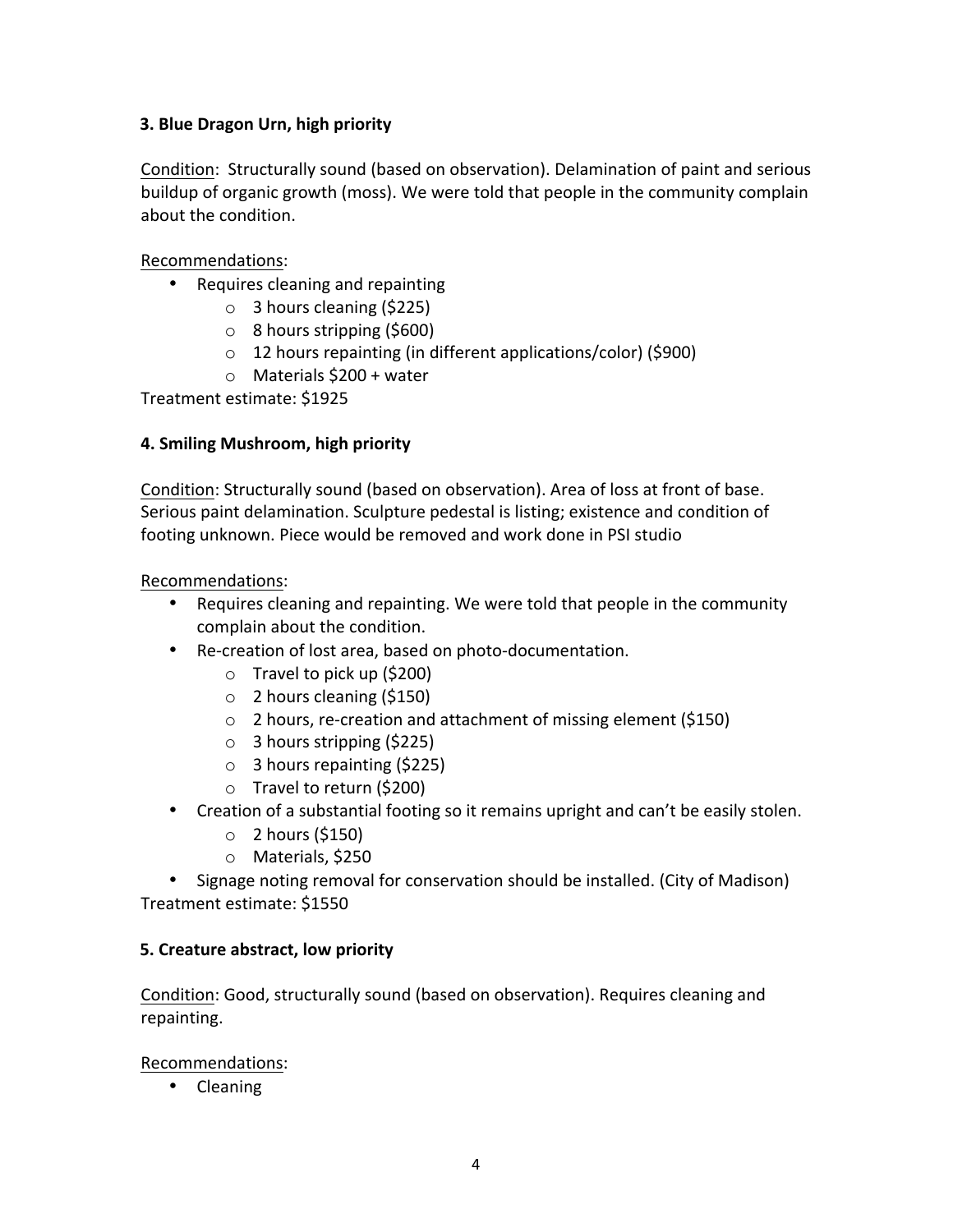- $\circ$  2 hours (\$150)
- Stripping and repainting, low priority, if/when paint deteriorates further o 10 hours (\$750)

Treatment estimate: \$900

## **6. Blue Tripod, high priority**

Condition: Horizontal plane at the top was created by layering mortar ( $\approx$  3/8 in. thick) over diamond lath metal mesh (which is corroding. The mortar is failing because moisture has entered causing expansion and contraction and corrosion of the metal mesh, causing sections of the mortar to fail and become detached. Detached sections were found in the hollow of the lantern. The paint surface is subtle and modulated and appears original. It appears mostly intact except at the bottom legs, where paint has worn to concrete.

Recommendations:

- Documentation of the original will determine if the paint surface is original or has been repainted. It requires cleaning, and if original, should be left until paint deteriorates further and requires repainting.
- All cap mortar needs to be removed from the top horizontal plane. Once exposed, the core needs to be cleaned and stabilized. An armature of stainless steel mesh and rods will be created over which Jahn mortar will be covered to replicate the original composition and surface.
- Conserved area to be repainted. Due to the modulated, patterned surface, this will be more elaborate than other sculptures, which are generally a flat color.
	- $\circ$  Four 8 hour days (\$2400)
	- o Erect scaffold
	- o Materials (\$400)
	- o Possible lodging/per diem, TBD

Treatment estimate (without lodging/per diem) \$2800

# **7. White Lantern** (in the Schenk's Corners landscaped area), **medium priority**

Condition: Good, structurally sound based on observation, cleaning of birds nest may reveal other conditions. Paint on the edges and underside of the top cap is delaminating and peeling off. Paint on the base is worn. A graffiti tag has been painted on one face of the upright shaft.

Recommendations:

- Remove the graffiti immediately (City of Madison)
- Clean, strip, and repaint the top cap and pedestal base only, matching the white paint color closely.
	- o 8 hours, cleaning & stripping (\$600)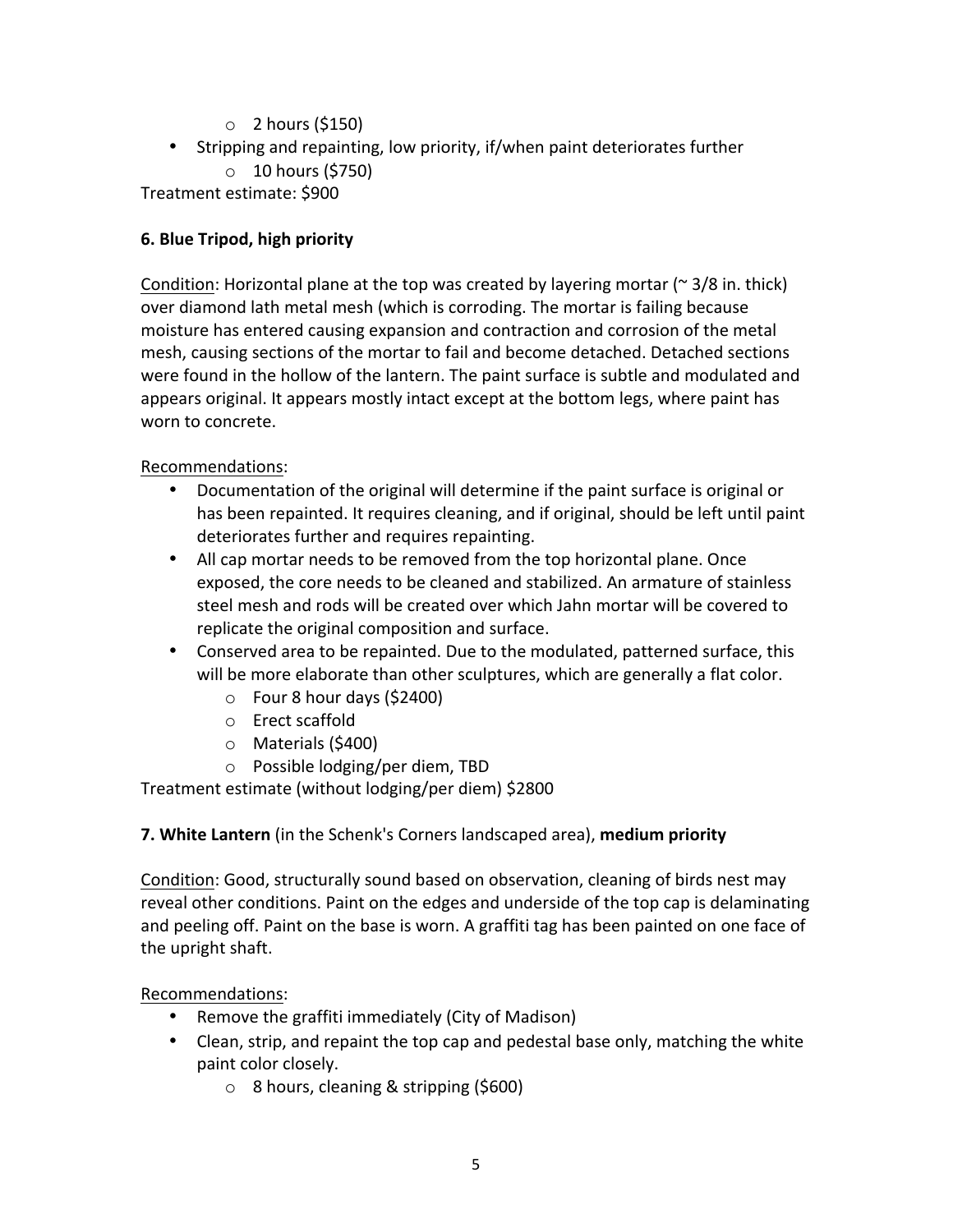- $\circ$  2 hours repainting (\$150)
- o Materials (\$200)

Treatment estimate: \$950

**8. Geometric abstraction** (in the large street island Ken's Continent), **low priority**

Condition: Good, structurally sound (based on observation). Two areas of rebar armature, which are very close to the surface, are exposed. A few small areas of concrete at the edges are worn off or broken. Sculpture is unpainted.

## Recommendations:

- Treat exposed rebar with corrosion converter and repair missing concrete with replacement mortar mixed to match the color as closely as possible.
- The exposed rebar so close to the surface suggests that this condition is endemic to the sculpture. The sculpture can be treated (2 coats) with a migratory corrosion inhibitor to prevent future delamination of mortar around the rebar.
	- $\circ$  8 hours (\$600)
	- o Materials (\$300)

Treatment estimate: \$900

**9. Fu Dog Lantern** (in Yahara Place Park, next to Orly's memorial bench), **medium priority**

Condition: Good, structurally sound (based on observation). Some worn paint at the top lantern and on the bottom/base.

Recommendations:

- Will eventually require cleaning and repainting, low priority.
	- $\circ$  8 hours (\$600)
	- o Materials (\$150)

Treatment estimate: \$750

# **10. Dignified Figure with Tablet, low priority**

Condition: Good, structurally sound (based on observation). Figure is strapped to the brick wall behind and appears very stable. Shrubbery has been allowed to become overgrown around it. Organic buildup on painted surface.

Recommendations:

- Clear away a small margin of shrub growth so figure can be seen.
- Requires cleaning, low priority.
	- $\circ$  2 hours (\$150)
- Observe to determine if/when repainting is necessary.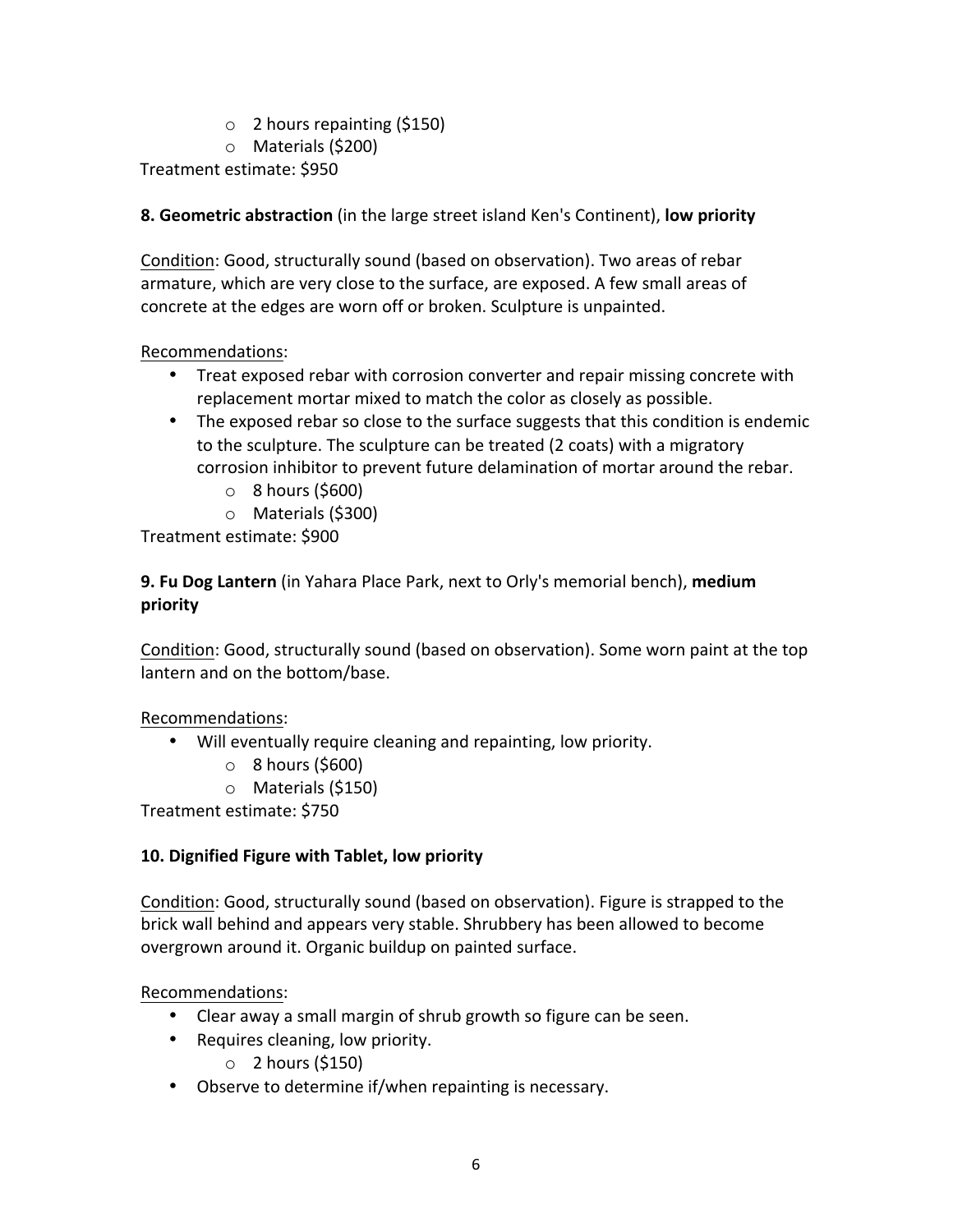## Treatment estimate: \$150

**10 a, b, and c, Mushrooms** (inside Lowell Elementary School's mini-forest courtyard, not on original list), **low priority**

Condition: Two mushroom sculptures were found tipped over and a third was found upright, almost completely surrounded by foliage. All are intact, with varying degrees of worn paint.

## Recommendations:

- Since they are in an enclosed, locked area and not vulnerable to theft we do not recommend that they be given footings. Rather, it is recommended that they be brought indoors and stored during winter months.
- All three require cleaning and repainting, low priority. These can be brought to PSI studio where treatments can be done, offsite.
	- $\circ$  Travel + mileage to pick up (\$200)
	- o 24 hours (all three), cleaning, stripping, painting (\$4600)
	- o Materials for multiple colors (\$200)
	- $\circ$  Travel + mileage to reinstall (200)

Treatment estimate: \$5200 (\$1733 @)

**11. Easter Island Head** (outside the gate of the Lowell Elementary School's mini-forest courtyard) **low priority**

Condition: Good, structurally sound (based on observation). Some paint has worn off, primarily on the top of the head and at the base; minor cracking of concrete at the horizontal seam at the base.

Recommendations:

- The sculpture location is not ideal, facing the parking lot and not in any particular context. It would be good to consider relocating it to the inside of the mini-forest courtyard, in proximity to the mushrooms.
- The Sculpture requires eventual cleaning and repainting, minor repair to the crack at the base, low priority.
	- o 4 hours cleaning (\$300)
	- o 8 hours stripping and repainting (\$600)
	- o Materials for multiple colors (\$200)
	- $\circ$  Move, 1 hour (\$75)

Treatment estimate: \$1175

**12. Tree Limb Faces** (in the street island near Division Street) **high priority**

Condition: Good, primarily structurally sound (based on observation); there are several hairline surface cracks around limbs suggesting that moisture entry is corroding metal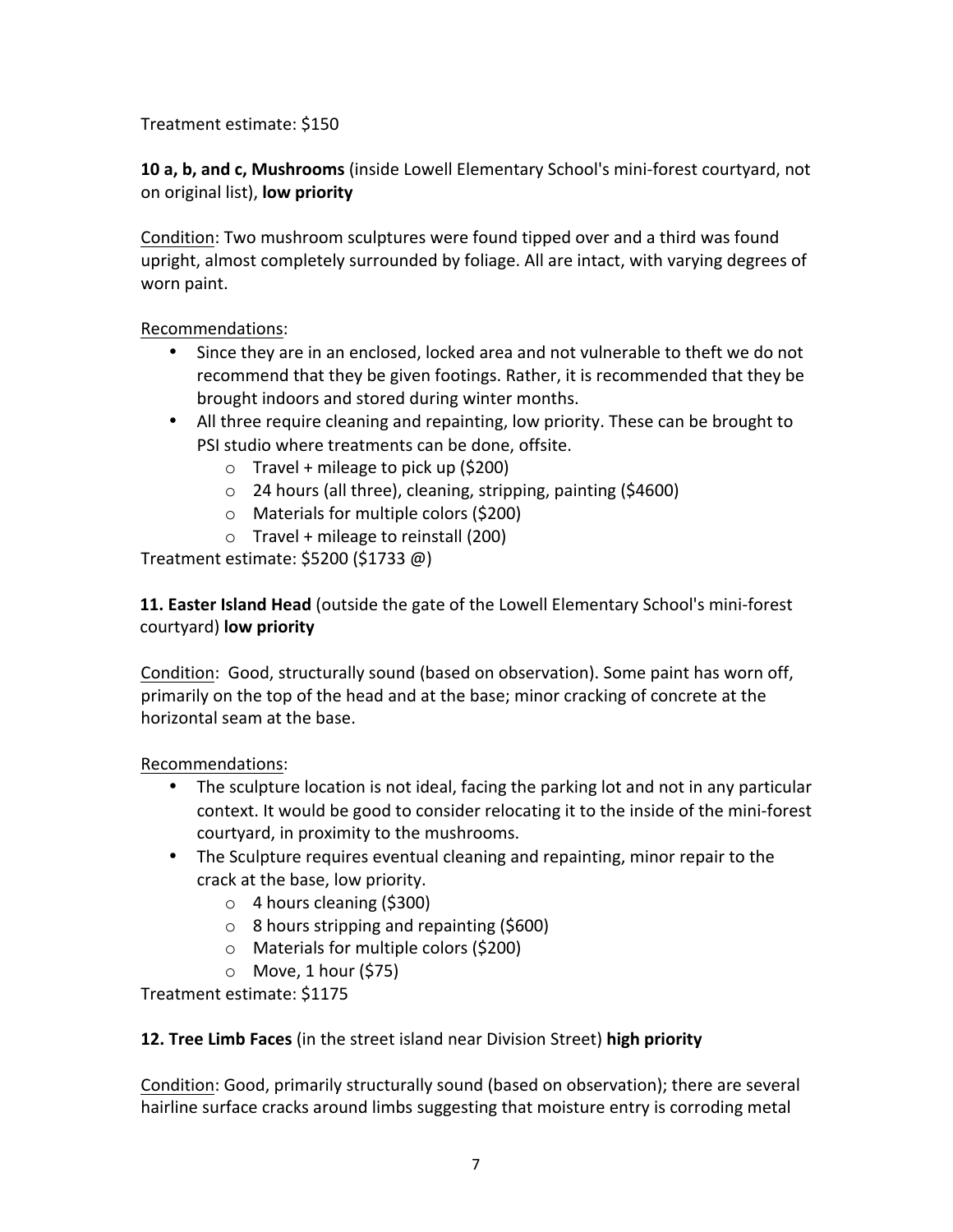armature material. Other than the exposed vertical center rebar and an area of exposed wire, the nature of the armature is unknown. From Boyum's other works it's likely he used diamond mesh and/or wire. Much of the paint has worn off and there are extensive areas of moss and lichen throughout the surface. The paint on the butterfly is faded and there are areas of corrosion on the surface.

Recommendations:

- Excavate around the base to determine if there's a footing, and the size. The sculpture appears to be stable but a footing is not visible. Due to the weight of the sculpture, a footing may need to be installed or enlarged.
- Complete cleaning of lichen and moss; this may reveal other surface cracking and/or other conditions.
- Treat all exposed metal with corrosion converter. Close work with the sculpture will reveal if further testing of areas of cracking is necessary.
- Seal all cracks. Treat entire piece with migratory corrosion inhibitor.
- Repaint. Paint will hinder growth of moss and lichen and will protect the surface from moisture entry, and further deterioration of interior armature materials.
- Strip butterfly, treat with corrosion converter, repaint. While de-installed, make a pattern so it can be replaced if ever destroyed or stolen.
	- o 2 hours footing excavation \$150
	- o If new footing is necessary (\$300)
	- o 4 hours cleaning, with low pressure washer and water source (\$300)
	- o 2 hours, application of corrosion converter (\$150)
	- o 2 hours, treat w/ migratory corrosion inhibitor (\$150)
	- o 4-8 hour crack consolidation, TBD pending conditions revealed (~\$450)
	- o 6 hours, repainting (\$450)
	- o Materials, \$200

Treatment estimate: \$2150

**13. Hippopotamus** (at the edge of the Wirth Court Park playground), **low priority** Condition: Good, structurally sound (based on observation). Paint is overall in good condition. There's a horizontal hairline crack  $\sim$  6 inches up from the base, around the sculpture. This most likely indicates an interruption in the layers of concrete during construction. It doesn't appear to be moving or threatening the sculpture's integrity.

Recommendations:

- Observe the crack to determine if it's worsening.
- Clean and repaint when necessary, low priority.
	- o No estimate at this time

## **14. Fantasy Seahorse, medium priority**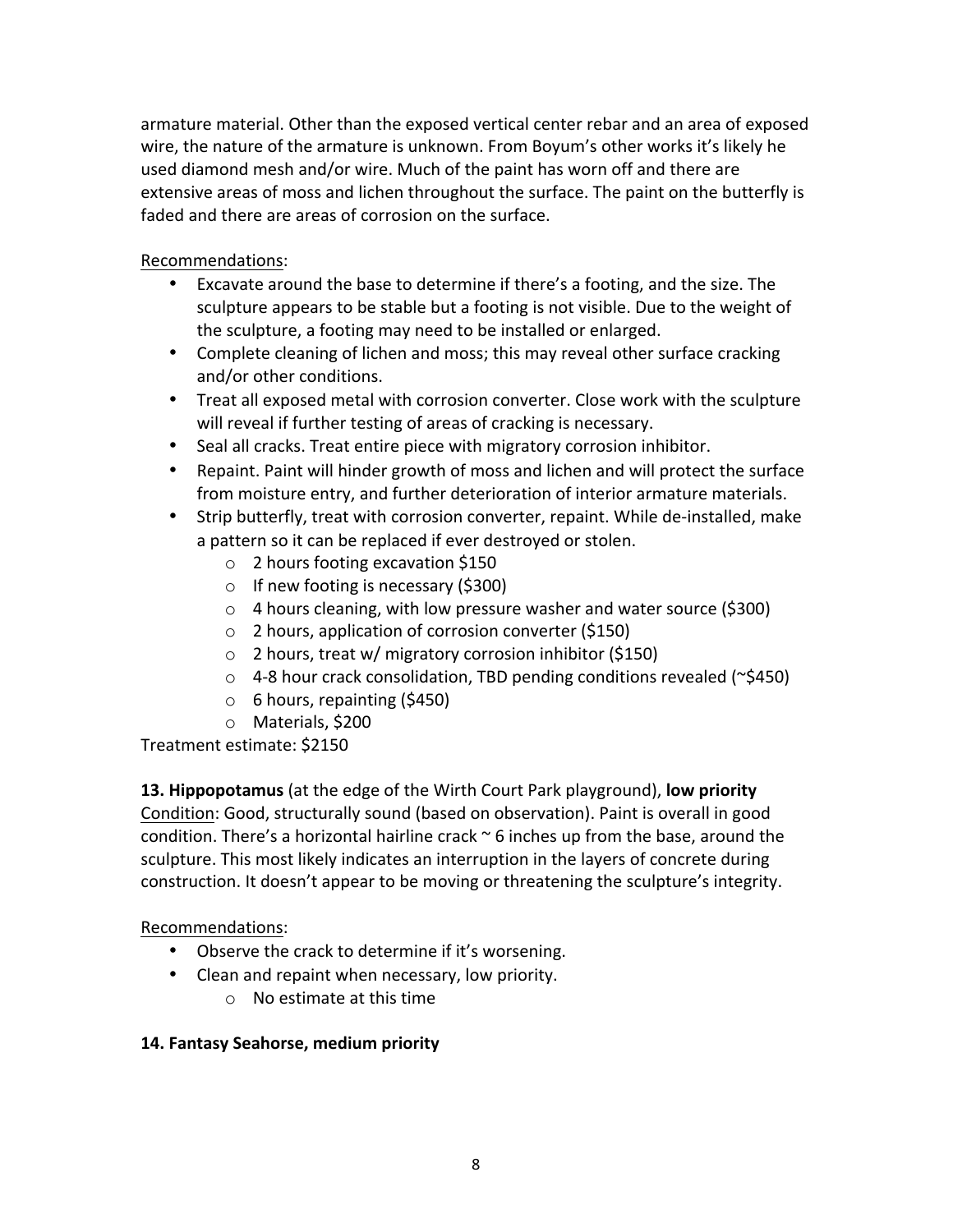Condition: Good, structurally sound (based on observation). Much of the paint is worn off and there's considerable growth of moss and lichen over the surface. There may be a small area of lost concrete at the left front hoof.

Recommendations:

- Requires cleaning and repainting.
	- o 4 hours, cleaning (\$300)
	- $\circ$  2 hours, stripping (\$150)
	- o 4 hours, repainting (\$300)
- Repair loss at hoof based on further examination and/or documentation of the original.
	- o TBD
- Determine ownership and create an agreement document.

Treatment estimate: \$750

**15. Diana** (in the rear yard of the Riley House, privately owned), **low priority**

Condition: Good, structurally sound (based on observation). Has been repainted recently by resident. It's harmonizing within its garden setting; vines and ground cover are controlled at the front, growing onto the verso.

Recommendations:

- Determine ownership and create an agreement document.
- Trim vines annually and allow ground cover and vines to grow up to, but not grow over or into sculpture.
- Observe to determine when repainting is necessary, no estimate at this time.

**16. Biomorphic Form** (in the rear yard of a Dunning Street home, privately owned) DID NOT SEE

- Determine ownership and create an agreement document.
- Examine for condition assessment and treatment recommendations.

**17. African-influenced Sculpture** (in the rear yard of a Talmadge Street home, privately owned) DID NOT SEE

- Determine ownership and create an agreement document.
- Examine for condition assessment and treatment recommendations.

#### **18. Six-Sided Red Lantern, medium priority**

Condition: Good, structurally sound (based on observation). Appears to be in original condition other than the base and brass plaque. Patrons are depositing garbage in the interior.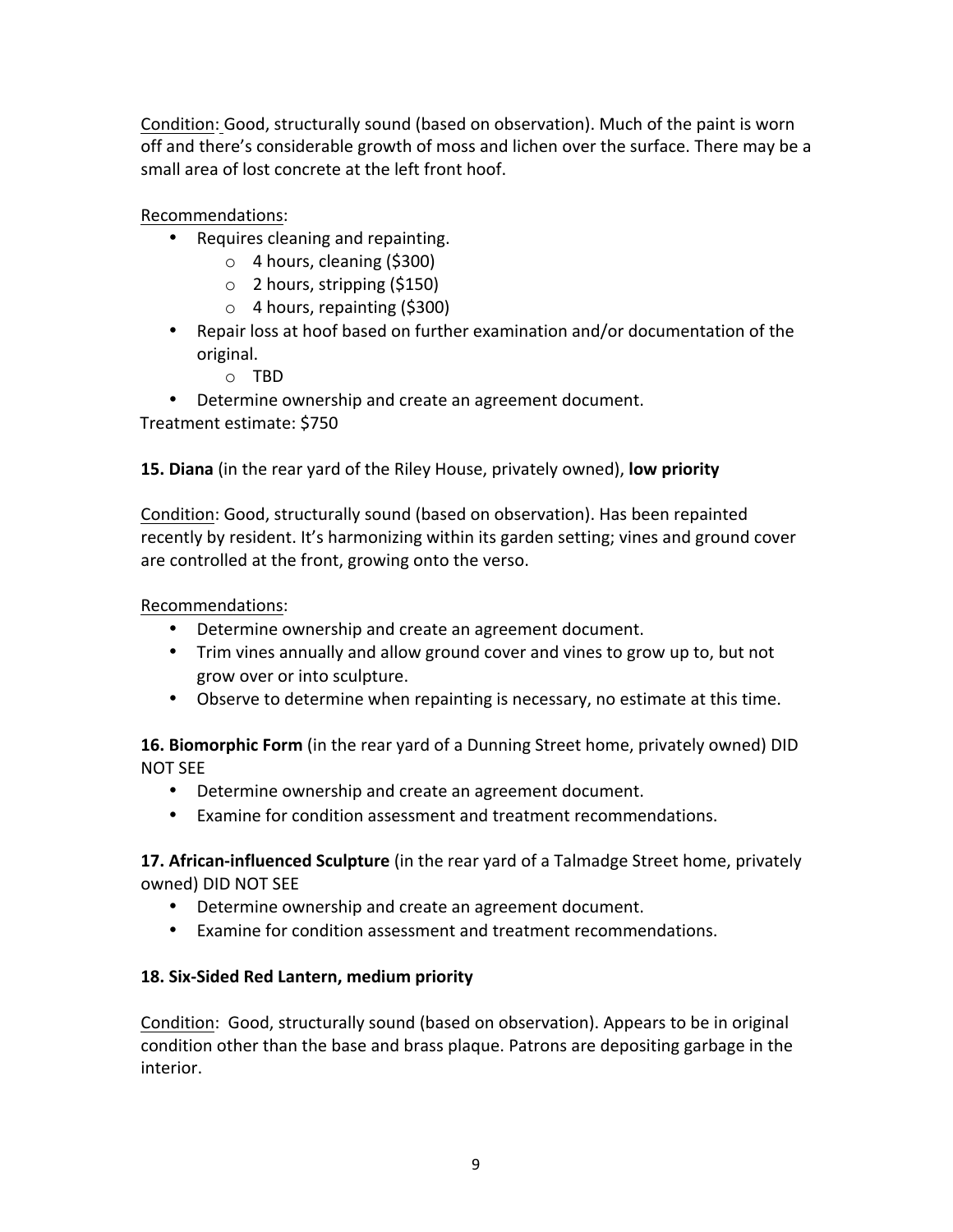Recommendations:

- Clean lightly and coat with a siloxane coating to protect the original surface and help resist oils and dirt from patron use. (\$150)
- Consider relocating within the library where it has a more dignified setting.
- Presuming that the pedestal and brass plaque are not original, make sure these additions are recorded.

Treatment estimate: \$150

| sculpture                | High priority \$ | Medium priority \$ | Low priority \$ |
|--------------------------|------------------|--------------------|-----------------|
| 1. Polar Bear Chair      |                  | \$1175             |                 |
| 2. Layered Pyramid       |                  | \$1800             |                 |
| 3. Blue Dragon Urn       | \$1925           |                    |                 |
| 4. Smiling Mushroom      | \$1550           |                    |                 |
| 5. Creature abstract     |                  |                    | \$900           |
| 6.Blue Tripod            | \$2800           |                    |                 |
| 7. White Lantern         |                  | \$950              |                 |
| 8. Geometric Abstraction |                  |                    | \$900           |
| 9. Fu Dog Lantern        |                  |                    | \$750           |
| 10. Dignified Figure     |                  |                    | \$150           |
| 10. a, b, & c, mushrooms |                  |                    | \$5200          |
| 11. Easter Island Head   |                  |                    | \$1175          |
| 12. Tree Limb Faces      | \$2150           |                    |                 |
| 14. Fantasy Seahorse     |                  | \$750              |                 |
| 18. Six-Sided Lantern    |                  | \$150              |                 |
| <b>TOTAL</b>             | \$8425           | \$4825             | \$9075          |

#### **Cost estimate breakdown per priority**

#### **Additional recommendations**

- Determine ownership for sculptures located on private properties. Outline ownership and the responsibilities of private residents (especially what not to do, i.e., move or alter the works) and the City, in agreement documents.
- Determine if the titles used in the concrete plaques and the map with locations are Boyum's originals or assigned by others. Archive this information and when referring to them in print or elsewhere, use *Boyum's title* or Title unknown (or Untitled) with the description in parentheses.
- The logistics of the design and construction of covering systems and the availability of City of Madison staff to install, de-install, and store, annually, may exceed the desired scope of this project. We recommend covers for a few sculptures and will discuss the possibilities upon request.